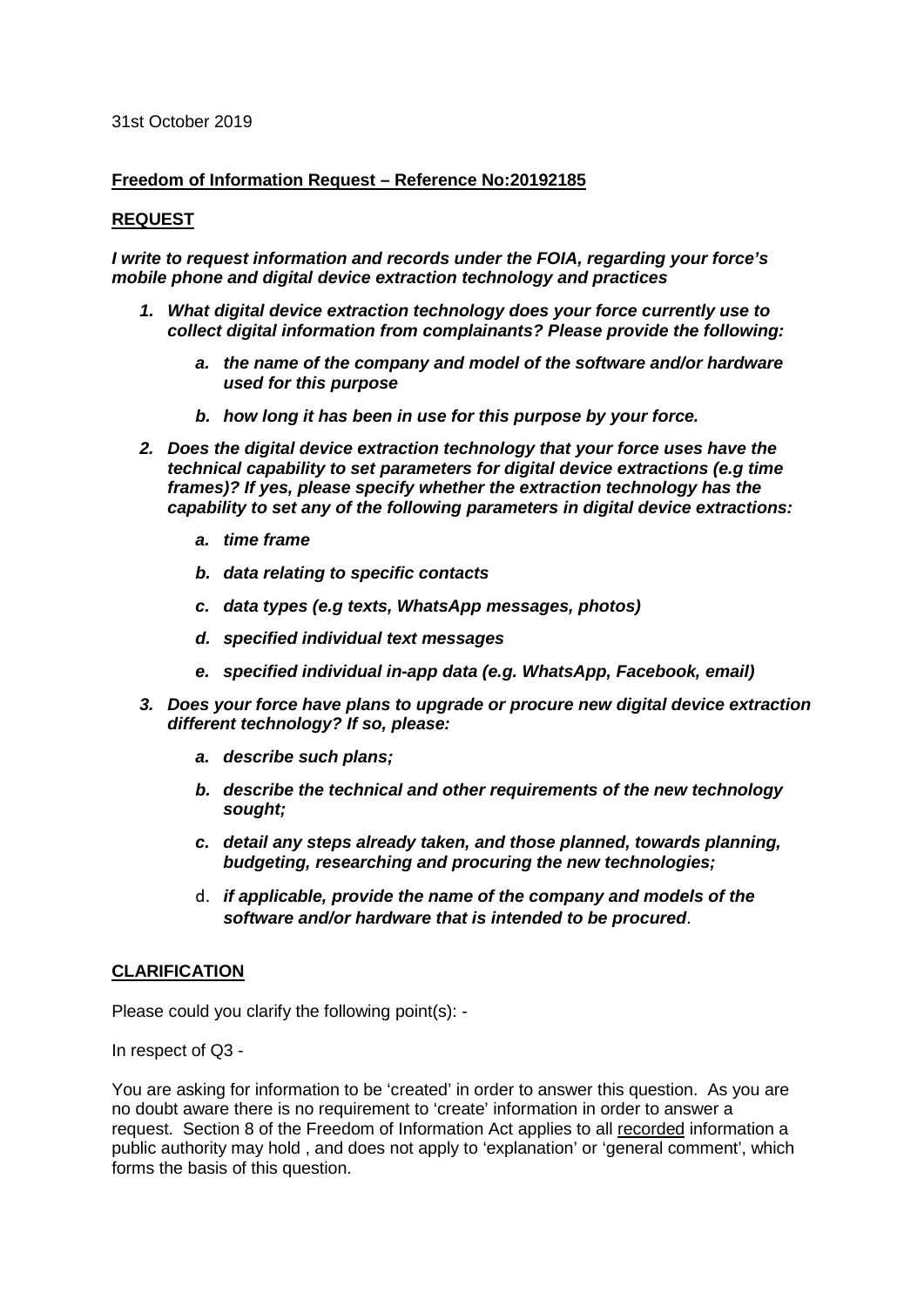Can you confirm if there is specific recorded data you require?

# **FROM THE REQUESTER**

*The question asks if your force intends to upgrade or procure new digital device extraction technology. We are not asking for new information to be created, merely whether your force is upgrading or procuring new digital device extraction technology, and records in relation to that upgrade or procurement.*

# **RESPONSE**

*Q2 - The answer to question 2(a)(b) and (d) is that the Police Service does not have technical capability to set parameters for digital device extractions for specific time frames, data relating to specific contacts and specified individual text messages. With regard to questions 2(c) and (e), we can confirm that such extraction technology can be used in some circumstances for specific data types, e.g. calls, contacts and text messages, for example, specific individual in-add data.*

In respect of any further information, Section 17 of the Freedom of Information Act 2000 requires South Yorkshire Police, when refusing to provide such information (because the information is exempt), to provide you the applicant with a notice which:

- a. states that fact,
- b. specifies the exemption in question and
- c. states (if that would not otherwise be apparent) why the exemption applies.

The exemptions applicable to your request falls under the following exemptions:

# **Section 31 (1) (a) – Law Enforcement Section 43 (2) – Commercial Interests**

### **Harm**

When a disclosure is made under the Freedom of Information Act, it is a disclosure to the world via a forces publication scheme and not to a single individual. In view of this, we may publish all information released under the Freedom of Information Act on our website in order that any member of the public who may wish to view the information can have access to it.

Therefore to release details of ranges of technology used currently or in the future by South Yorkshire Police would potentially expose law enforcement tactics, capability, capacity and operating procedures.

In addition we would not release any information that would be deemed commercially sensitive. Such disclosure would undermine the confidence the supplier would have in South Yorkshire Police to conduct any future business in respects of any future phases of business projects.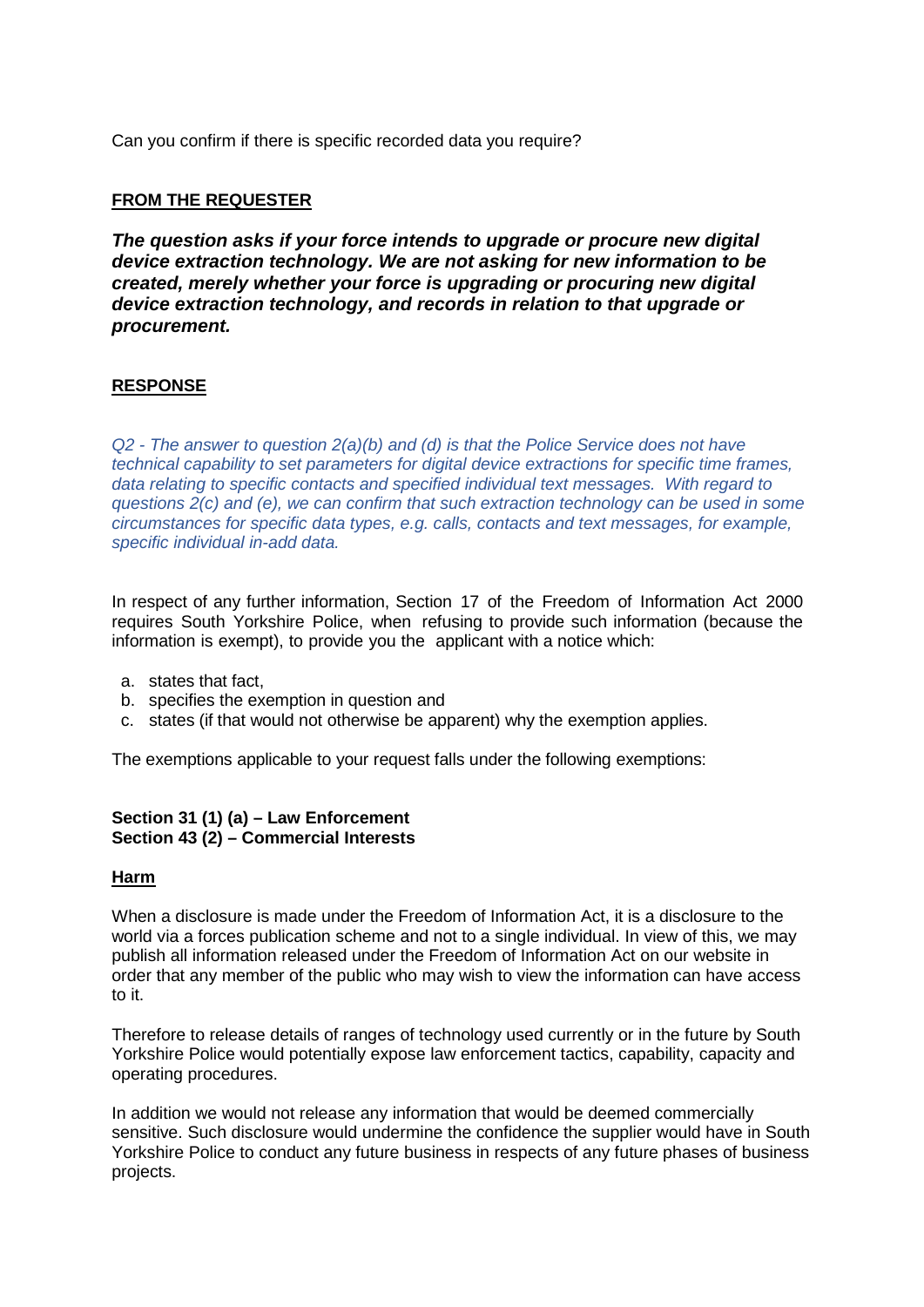# **Public Interest Test**

# **Section 31 -Law Enforcement**

## **Considerations favouring disclosure:**

- Disclosure would demonstrate SYPs commitment to transparency and openness
- A full release of information would show that SYP is proactive in its operational policing and capabilities.
- Disclosure would provide better awareness, which may reduce crime or lead to more information from the public.

## **Considerations favouring non-disclosure:**

- To disclose the specific intricacies of the technology would potentially reveal the current or future operational capability, tactical options and operational activity.
- An impact on police resources, which would hinder the prevention or detection of crime and place individuals at risk.

## **Section 43- Commercial Interests**

## **Considerations favouring disclosure**

- Increased awareness of how South Yorkshire Police use public funds when entering into the procurement process and contracts with third parties.
- Public understanding of SYP's technology and how we use it.

## **Considerations against disclosure**

- The release of commercially sensitive information would undermine the confidence suppliers have in the way South Yorkshire Police does business and the procurement process, this would impact on providers and the forensic market place.
- Giving this information out may undermine commercial interests of the tenderer.

# **Balancing Test**

I have considered your request for information. The key test when considering the public interest is to establish whether in all the circumstances of the request, the public interest in disclosing the information isn't outweighed by that in maintaining the exemption.

There is always a call for openness and transparency with regard to law enforcement and commericial issues however this needs to be balanced against any harm in disclosure. Disclosure of this information may well assist in minimising collateral intrusion and privacy issues, however, there is always a duty of care to the general public and the Police Service has a clear responsibility to ensure the prevention or detection of crime, and the apprehension or prosecution of offenders is always delivered.

There are a number of tactics available to the Police Service to ensure the effective delivery of operational law enforcement. In this case, such policing activity is required to undertake fair investigations where it may be necessary to progress a range of reasonable lines of enquiry. An example of this maybe where accounts are provided to the police by victims, suspects and witnesses but the nature of requirements, forensic strategy and data extraction may well be required for further evidential purposes. To disclose the specific intricacies of any technology would reveal operational capability, tactical options and operational activity.